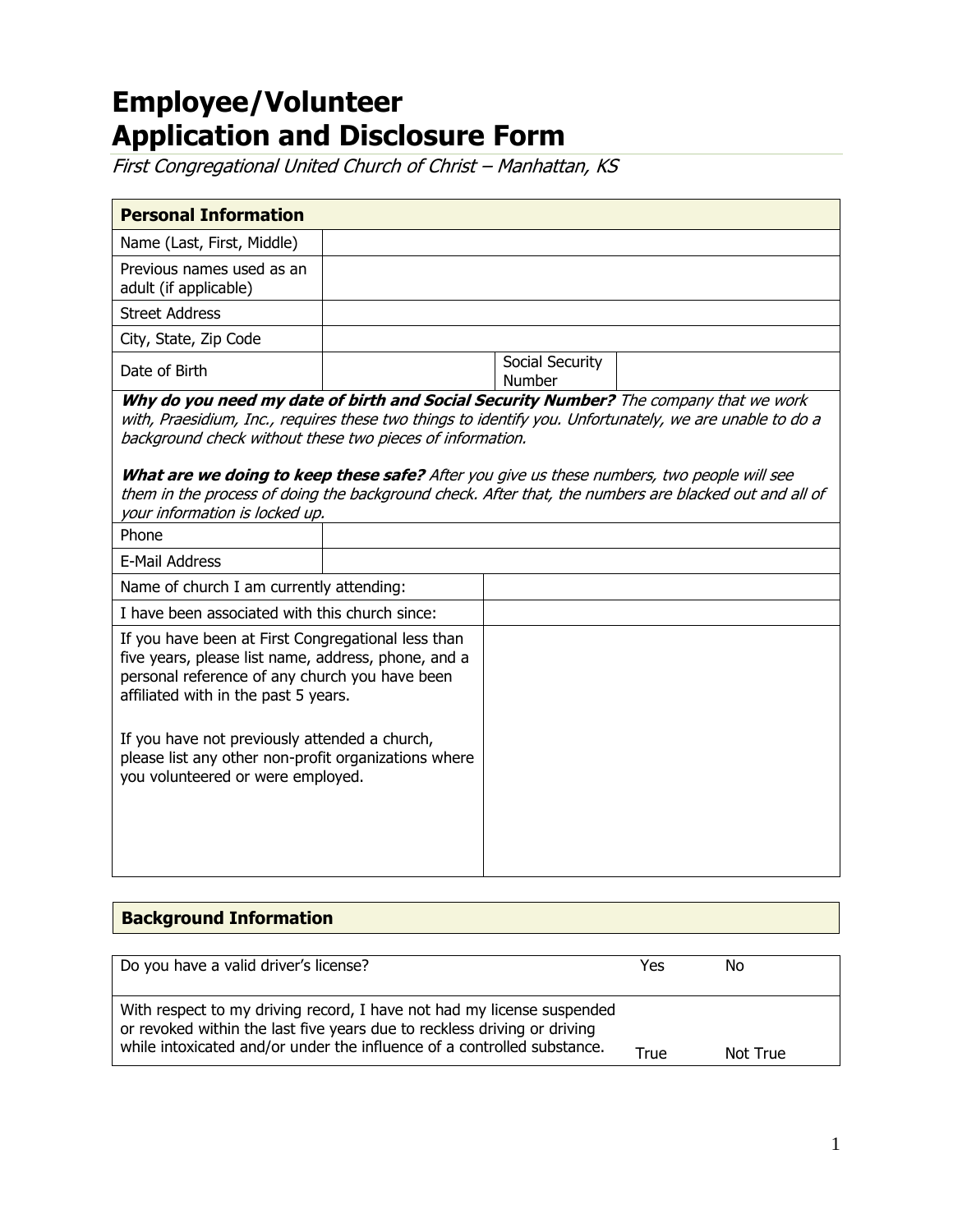| I have never been found quilty, or pled quilty or no contest, to a<br>criminal charge.                                                                                                                                   | True | Not True |
|--------------------------------------------------------------------------------------------------------------------------------------------------------------------------------------------------------------------------|------|----------|
| If not true please give a short explanation of the charge. Please include the date, nature and place of<br>the incident leading to the charge; where the charge was filed; and the precise disposition of the<br>charge. |      |          |

| No civil lawsuit alleging actual or attempted sexual discrimination,                                                                                               |      |          |
|--------------------------------------------------------------------------------------------------------------------------------------------------------------------|------|----------|
| harassment, exploitation, or misconduct; physical abuse, child abuse, or                                                                                           |      |          |
| financial misconduct has ever resulted in a judgment against me, been<br>settled out of court, or been dismissed because the statue of limitations<br>has expired. | True | Not True |
| If not true please give a short explanation of the lawsuit. Please include the date, pature and place of                                                           |      |          |

If not true please give a short explanation of the lawsuit. Please include the date, nature and place of the incident leading to the lawsuit; where the lawsuit was filed; and the precise disposition of the lawsuit.

| I have never terminated my employment, professional credentials, or<br>service in a volunteer position or had my employment, professional<br>credentials, or authorization to hold a volunteer position terminated for<br>reasons relating to allegations of actual or attempted sexual<br>discrimination, harassment, exploitation, or misconduct; physical abuse,<br>child abuse, or financial misconduct. | True | Not True |
|--------------------------------------------------------------------------------------------------------------------------------------------------------------------------------------------------------------------------------------------------------------------------------------------------------------------------------------------------------------------------------------------------------------|------|----------|
| If not true please give a short explanation. Please indicate the date of termination; name, address, and<br>telephone number of employer or volunteer supervisor; and nature of the incident(s) leading to your<br>termination.                                                                                                                                                                              |      |          |

| I Is there any fact or circumstance involving you or your background that | Yes | No |  |
|---------------------------------------------------------------------------|-----|----|--|
| Would call into question your being entrusted with the responsibilities   |     |    |  |
| for which you are applying?                                               |     |    |  |
| If yes, please provide a brief explanation.                               |     |    |  |

| <b>Emergency Contact Information</b> |  |  |
|--------------------------------------|--|--|
| Name                                 |  |  |
| Relationship to Applicant            |  |  |
| <b>Street Address</b>                |  |  |
| City, State Zip Code                 |  |  |
| Phone                                |  |  |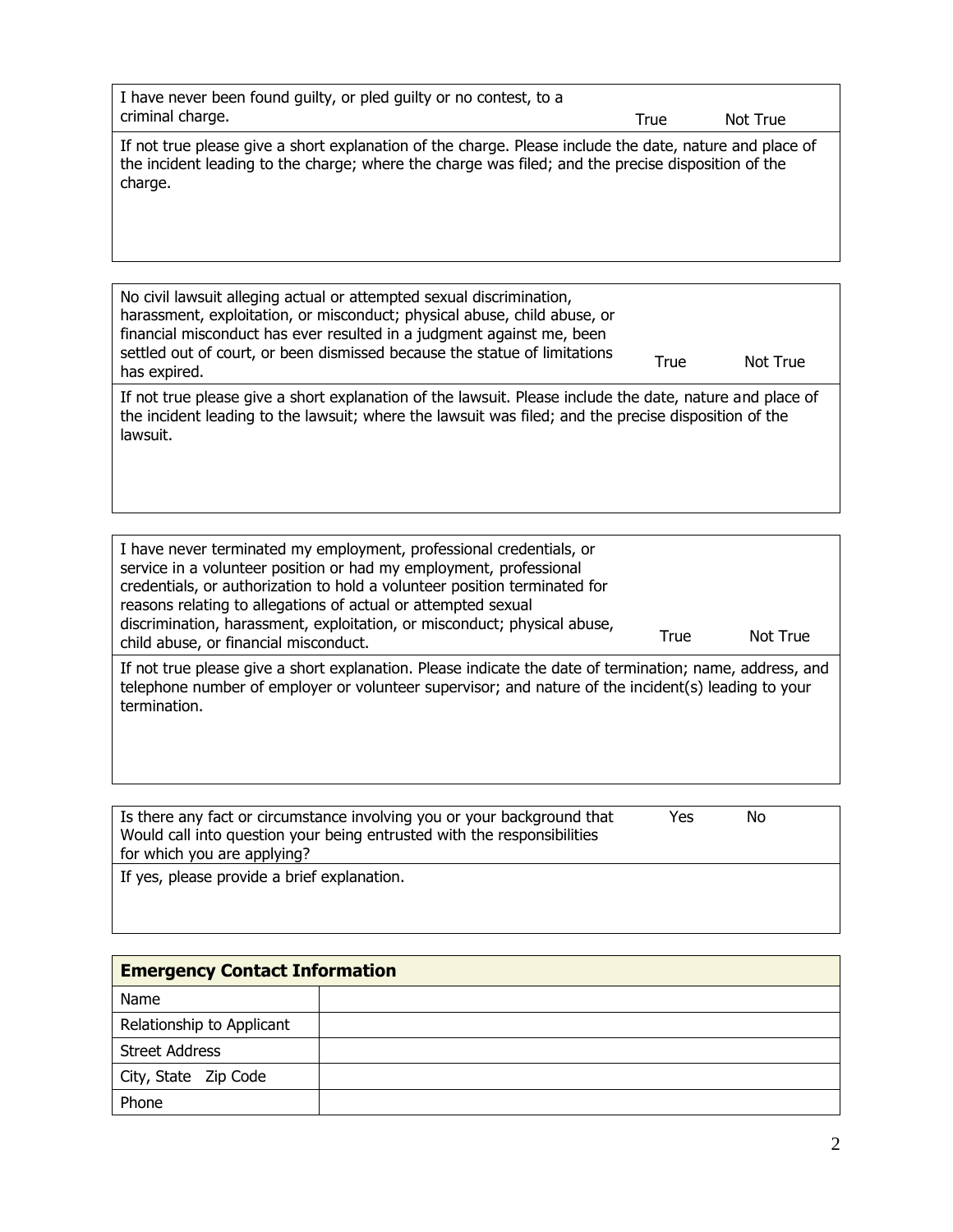#### **Covenant and Signature**

The covenants between persons seeking employment or sanctioned volunteer positions in the church require honesty, integrity, and truthfulness. To that end, I attest that the information set forth in this application is true and complete. I understand that any misrepresentation or omission may be grounds for rejection of consideration for, or termination of, the position(s) I am seeking to fill. I acknowledge that it is my duty to amend the responses and information I have provided if I come to know that the information was incorrect when given or, though accurate when given, the information has changed.

Beginning such relationship with an open exchange of relevant information builds the foundation for a continuing and healthy covenant between employees or volunteers and the church they serve. To that end, I authorize First Congregational UCC and/or its agents to make inquiries regarding all statements I have set forth above. I also authorize all entities, persons, churches, organizations, former employers, supervisors, course, law enforcement, and other public agencies to respond to inquiries concerning me, to supply verification of the statements I have made, and to comment on and state opinions regarding my background and character. To encourage such persons and entities to speak openly and responsibly, I hereby release them from all liability arising from their responses, comments, and statements made in good faith and without malice.

As part of the employment/volunteer process, First Congregational UCC may obtain an in-depth criminal history background check and a personal reference check, which I understand may include information regarding my character, general reputation, or personal characteristics.

#### **Praesidium, Inc. Authorization**

I hereby authorize, without reservation, the obtaining of "consumer reports" or "investigative consumer" reports by First Congregational UCC at any time after receipt of this authorization and throughout my employment, or service. I further authorize and request, without reservation, any present or former employer, school, police department, state or federal agency, financial institution, division of motor vehicles, consumer reporting agencies, or other persons or agencies having knowledge about me to furnish Praesidium, Inc. or First Congregational UCC with any and all background information in their possession regarding me, so that my employment/volunteer qualifications may be evaluated and/or reassessed. I also agree that a fax or photocopy of this authorization with my signature should have the same authority as the original.

First Congregational UCC's hiring and volunteer recruitment process involves distribution of information regarding applicants with those persons in a position to recruit, secure, and supervise the position(s) I am seeking to fill. To that end, I authorize First Congregational UCC and its agents to circulate, distribute, and otherwise share information gathered in connection with this application to such persons for these stated purposes. I understand that First Congregational UCC will share with me information it has gathered about me upon my request

| Name<br>(printed) | Guardian Name | (for applicants under 18) |
|-------------------|---------------|---------------------------|
| Signature         | Signature     |                           |
| Date              | Date          |                           |